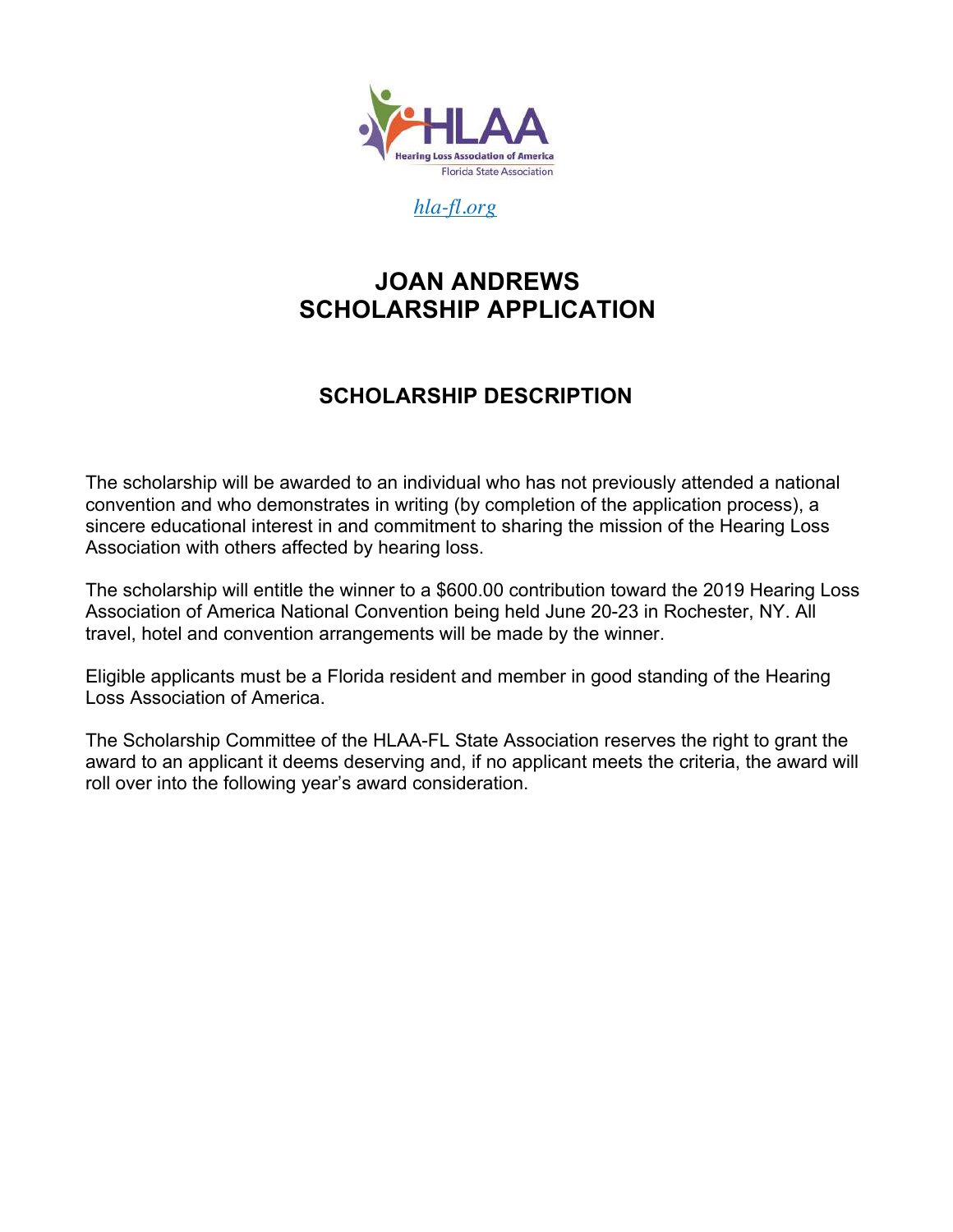

# **JOAN ANDREWS SCHOLARSHIP APPLICATION**

| Name:          |       |     |
|----------------|-------|-----|
| Address:       |       |     |
| Telephone #:   | Voice | TTY |
| Email Address: |       |     |

#### *Please answer the following questions:*

1. Are you currently a member of the Hearing Loss Association of America? Please provide your HLAA membership account number:

*Your HLAA membership account number can be found on your HLAA magazine address*  label. If you are not a member or your membership has expired, please complete *membership through the National hearingloss.org website and attach a confirmation of your HLAA membership with your scholarship application.* 

*2.* Are you a resident of Florida? (*Applicants must be current full-time Florida residents.)* 

\_\_\_ Yes \_\_\_ No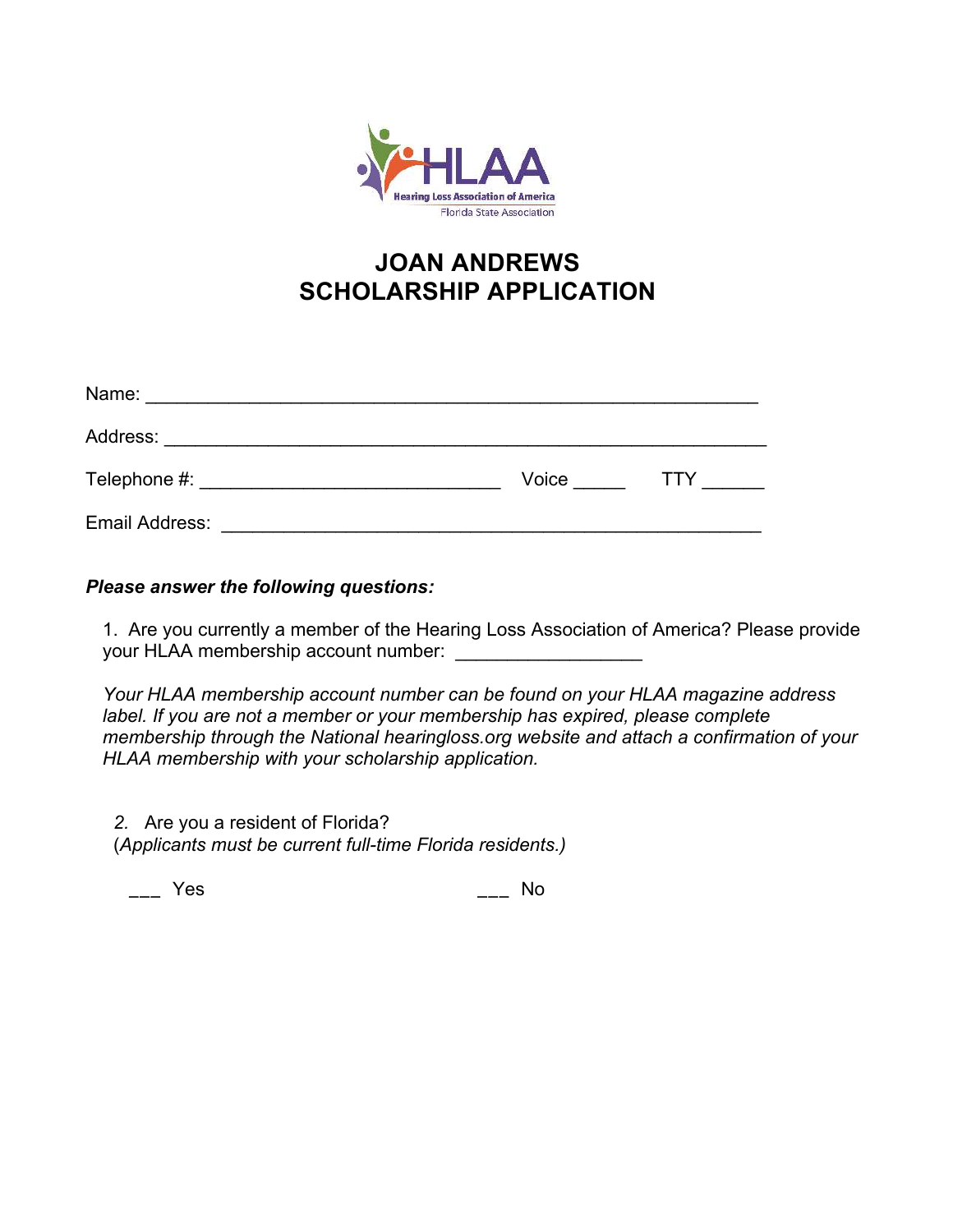

## **JOAN ANDREWS SCHOLARSHIP APPLICATION** (continued)

3. Provide a brief history of your hearing loss:

4. Describe your commitment and contributions to HLAA either at the national, state or local chapter level, including elected and volunteer positions and activities. Provide examples of your chapter activities.

5. As a condition of awarding this scholarship, the HLAA-FL State Association encourages you to participate on the Florida State Board in one of the following ways: Serve on a committee (you need not be a board member to participate on a committee), take a leadership role for a project, and/or apply for membership on the HLAA-Florida State Board. Which role(s) would you be able to fulfill?

6. Following your trip to the HLAA National Convention, the HLAA-FL State Association will require a written essay describing your convention experience. Would you be able to complete this requirement?

\_\_\_ Yes \_\_\_ No